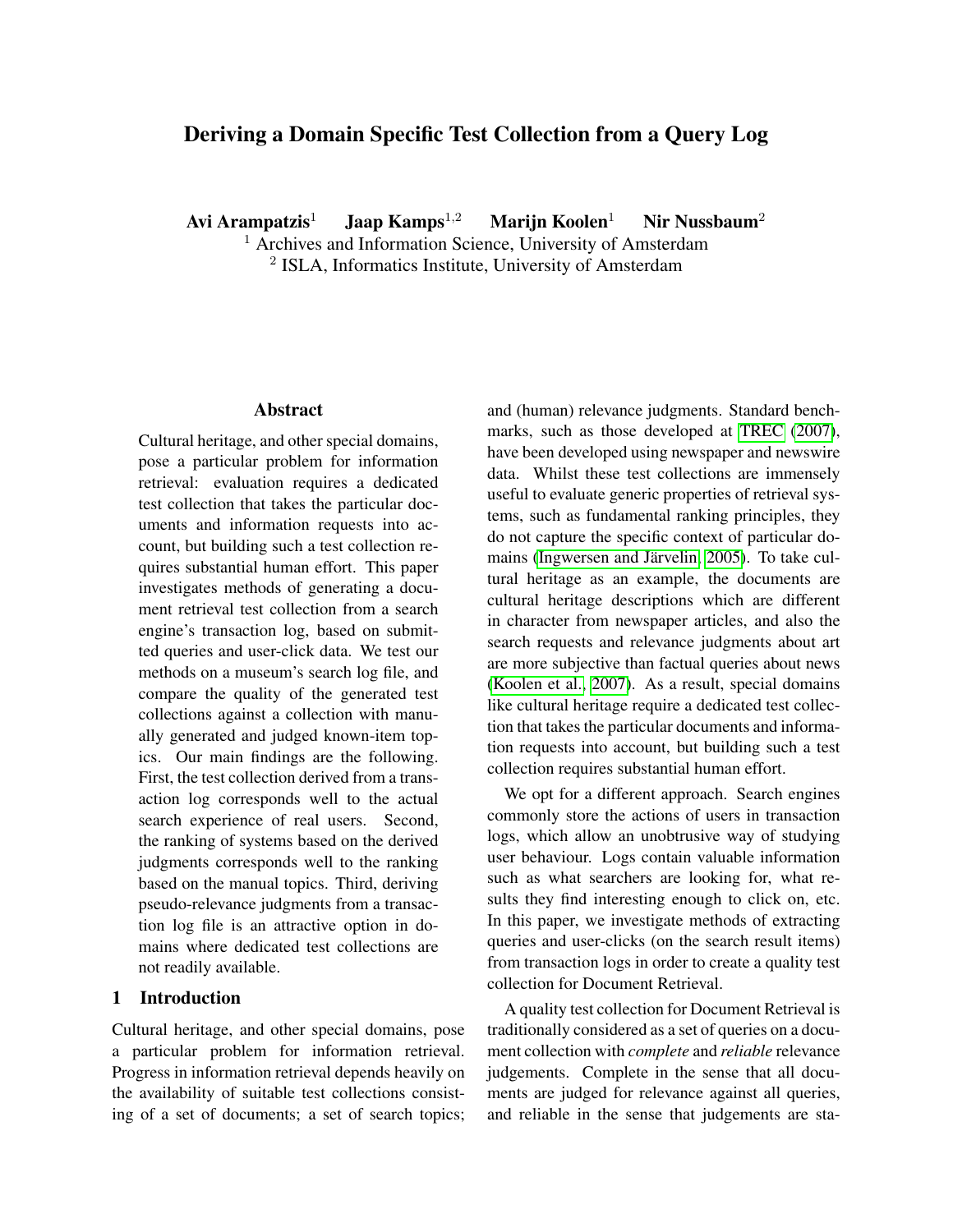ble across a majority of human assessors. Nevertheless, considering the fact that a test collection is used *"as a mechanism for comparing system performance"* [\(Voorhees, 2002\)](#page-7-3), the requirements for completeness and reliability may be relaxed somewhat.

The Text REtrial Conference (TREC) has traditionally used incomplete judgements for comparing system effectiveness via the "pooling" method [\(Jones and van Rijsbergen, 1975\)](#page-7-4), and it is also well-known that human assessor agreement is relatively low [\(Voorhees and Harman, 2005\)](#page-7-5). Consequently, test collections which *preserve* the effectiveness ranking of several systems can be considered of equivalent quality in the context of comparing system effectiveness. In order to evaluate the quality of test collections extracted in various ways from a transaction log, it would be sufficient to compare their ability to rank several retrieval systems against a reference system ranking produced by an already known good test collection not produced from the log.

One can think of several ways of extracting queries and clicks from a transaction log and turning them into a set of queries with relevance judgments. A simple (and naive) way would be to treat every query typed by a user as a topic, and every result that the user clicked on as a positive relevance judgment. However, such an approach may not lead to a good test set. Previous research on user click behaviour has shown that clicks on search engine results do not directly correspond to explicit, absolute relevance judgments, but can be considered as *relative* relevance judgments [\(Joachims et al., 2005\)](#page-7-6), i.e., if a user skips result *a* and clicks on result *b*, than the user preference reflects  $rank(b) > rank(a)$ . Moreover, the occurrence frequencies of queries and the numbers of retrieved items vary significantly across queries which may lead to wide variation in effectiveness.

The challenge we take up has several dimensions which can be summarized in the following questions:

• How can we derive topics and pseudorelevance judgments from a transaction log file, and how does this impact the quality of the generated test collection?

• How does system effectiveness on the automatically generated test collection compare to the effectiveness on a set of manually constructed known-item topics?

If automatic methods of building test collections are indeed feasible, this opens up a whole new dimension of possibilities for Information Retrieval evaluation: there is an enormous lengths of transaction logs generated daily at numerous web-sites and at on-line search engines.

The rest of this paper is organized as follows. Next, in Section [2](#page-1-0) we discuss transaction logs in general, and the specific transaction log from a museum that we'll use in the case study of this paper. Section [3](#page-3-0) details how we have extracted topics and pseudo-relevance judgments from a museum's log file, and their evaluation. Then, in Section [4,](#page-4-0) we evaluate the merits of the derived test collection in comparison to human generated and judged topics. We end with Section [5](#page-6-0) in which we summarize our findings.

### <span id="page-1-0"></span>2 Transaction Logs

#### <span id="page-1-1"></span>2.1 Previous Work

There has been substantial interest in using clickthrough data from transaction logs as a form of implicit feedback [\(Dumais et al., 2003\)](#page-7-7). A range of implicit feedback techniques have been used for query expansion and user profiling in information retrieval tasks [\(Oard and Kim, 2001;](#page-7-8) [Kelly and Tee](#page-7-9)[van, 2003\)](#page-7-9). [Joachims et al.](#page-7-6) [\(2005,](#page-7-6) p.160) conclude that "the implicit feedback generated from clicks shows reasonable agreement with the explicit judgments of the pages".

Transaction logs have been analysed to study user search behaviour in Web search engines [\(Chau](#page-7-10) [et al., 2005\)](#page-7-10) and digital libraries [\(Jones et al., 2000\)](#page-7-11), amongst others [\(Jansen, 2006\)](#page-7-12). In [Chau et al.](#page-7-10) [\(2005\)](#page-7-10), user behaviour is studied using the transaction log of a website's search engine and is compared to that of general purpose search engines. They find that the number of query terms used for website search engines is comparable to queries submitted to general purpose search engines, but the search topics and terms are different.

In this paper, we go one step further and try to exploit the user behaviour implicit in the data to con-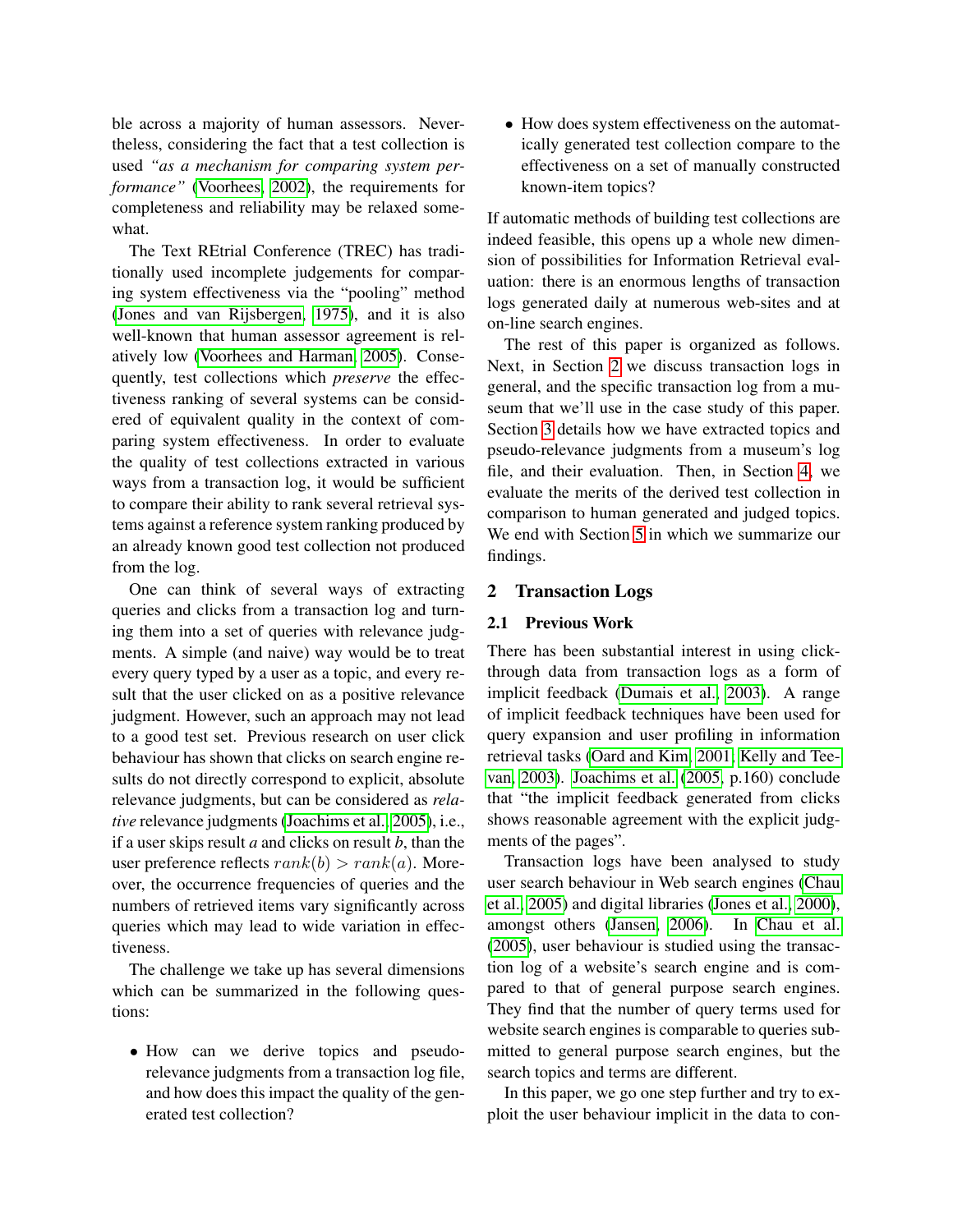

Figure 1: The search engine of the Gemeentemuseum's website.

struct a test set with real user needs, queries and judgments.

# 2.2 A Website's Search Engine

The website of the *Haags Gemeentemuseum*<sup>[1](#page-2-0)</sup> in the Hague, the Netherlands, offers a search engine for three different parts of the *Gemeentemuseum*, the website content, the on-line shop, and the highlights of the museum's object collection (see Figure [2.1\)](#page-1-1). The searchable on-line collection consists of 1,127 objects, the highlights of the museum, from a total database of 116,493 museum objects. The metadata of these objects are stored in a legacy system, and queries are matched against the title and creator fields [\(Koolen et al., 2007\)](#page-7-2). The descriptions contain many more fields, however. The objects database treats the query as a Boolean AND query, and returns a warning if there is no object description containing all terms in one field. Although the database allows a drop-back to the individual terms, the website search engine retains a strict Boolean AND query and returns an empty result list.

The transaction log contains the transactions from the server side. The website uses a Java script to interact with the search engine. The query itself is not stored in the transaction log. If a user clicks on a result that leads to another web page in the domain, or to an item in the shop, this click is registered in the transaction, but the actual query is not. If a user clicks on a result from the object collection however, the database query is stored in the transaction log, from which we can extract the actual user query, and the object that user wants to see.

<span id="page-2-0"></span><sup>1</sup><http://www.gemeentemuseum.nl>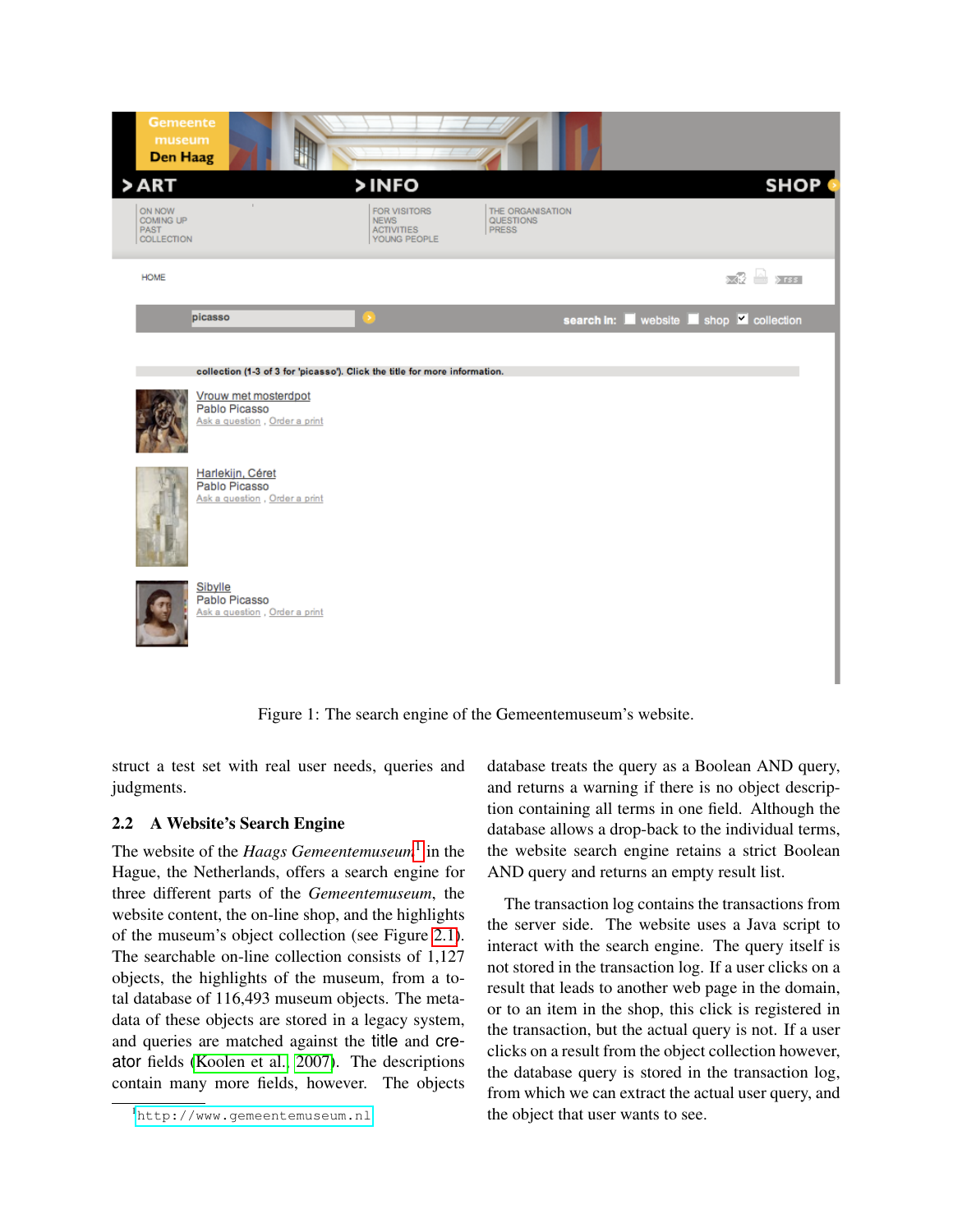This has an effect on the queries found in the log file. Queries containing both title and creator names often lead to an empty result list, as there is no single field containing both creator and title terms. The database looks for all the terms in one field at a time, and will not match with any object. With an empty result list, users cannot click on an object and hence, the query is not logged. Another effect is that all the results that users can click on have all the query terms in either the title or creator field. Although end users sometimes express their information needs in terms different from the terms chosen by indexers, i.e. the curators in the museum [\(Markkula and Sor](#page-7-13)[munen, 2000\)](#page-7-13), this discrepancy cannot be observed in the log-file data.

This may lead to the concern that the topics that can be extracted from the transaction log are "easy" topics, since the relevant descriptions necessarily contain all the query terms. It is unclear whether this affects the extracted topic set significantly, since we will look only at the relative ranking of systems over a set of queries. We will compare the ability to rank systems of our automatically generated topic sets with the system ranking ability of a manual topic set. If the extracted topic sets preserve the system ranking of the manual topic set, the bias in the topic sets towards "easy" topics has no negative influence on the quality of the topic sets.

# <span id="page-3-0"></span>3 Experiments and setup

We have obtained the log files covering a period of one and a half years, between September 14, 2005 and February 26, 2007.

From the transaction log, we extracted the queries and the object identifiers from the database query, and turned them into Qrels, i.e., the object is relevant for the query.

We use the following terminology:

- User: the client side of the transaction, identified by ip-address.
- Transaction: any exchange between client (user) and server (system), corresponding to a line in the transaction log.
- Session: A sequence of transactions by the same user, where the maximum interval between transaction n and  $n + 1$  is 1 hour.

| <b>Topic</b> | # Topics |      | Query length | Avg. $#$                 |
|--------------|----------|------|--------------|--------------------------|
| set          |          |      |              | average median rel. docs |
| Raw          | 7,531    | 1.18 |              | 2.38                     |
| Union        | 1,183    | 1.38 |              | 3.86                     |
| Intersection | 974      | 1.42 |              | 1.41                     |
| Manual       | 150      | 2.38 |              | 1.00                     |

<span id="page-3-1"></span>

| Table 1: Statistics on the extracted topic sets. |  |
|--------------------------------------------------|--|
|--------------------------------------------------|--|

More than 1 hour of inactivity signals a session boundary.

- Query: the string typed by the user as it appears in the transaction log.
- Result: the identifier of the museum object, used to retrieve the object data from the object database.

### 3.1 Extraction methods

We used 3 extraction methods to construct a test set:

- 1. Raw queries: each query appearing in the log is used, i.e. the bag of queries. Here, a topic consist of a query and the corresponding clicked results from one session. If the same user types the same query in another session, this is treated as a new topic.
- 2. Unique union: All unique queries are used, i.e. the set of queries. All the results clicked by all users typing the same query are considered relevant documents.
- 3. Unique intersection: All unique queries are used, i.e. the set of queries. The intersection of the results clicked by all users typing the same query are considered relevant documents. Thus, a result is relevant only if all users who typed the query, clicked on that result.

Table [1](#page-3-1) shows statistics on the resulting topic sets. In calculating these numbers, stop words were removed from the queries. As most queries are in Dutch, we used the standard Snowball stopword list for Dutch [\(Snowball, 2007\)](#page-7-14). The queries are very short on average. For the Raw, Union and Intersection topic sets, the queries with 1 term form 84%, 70% and 68% of the query sets respectively. There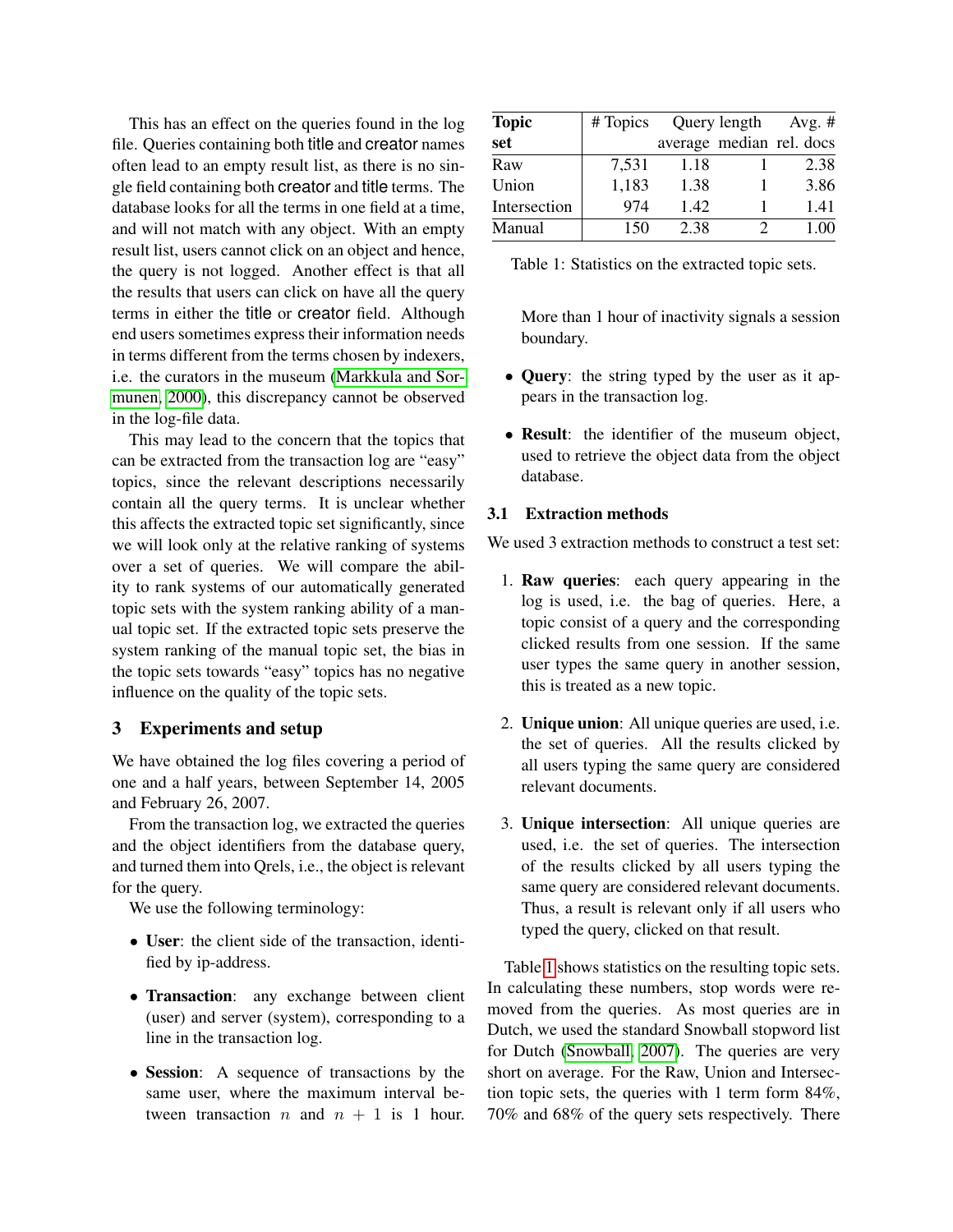are 1,183 unique queries, and on average, 3.86 results are clicked by at least one user. Understandably, the Intersection set has less topics than the Union set, as there are queries with no single result clicked on by all users. Also, the average number of relevant documents per topic is lower for the intersection set.

We created 150 Known-Item topics by hand and used this test set, referred to as KI-topics, on the same collection and include the results as a comparison with the new test sets. Table [1](#page-3-1) shows the statistics of these human generated topics in the last row. These search request have more verbose topic statements with a median length of 2, compared to a median length of 1 for the query log topics. Also the number of relevant documents differs considerably, with a unique relevant page for the human knownitem topics, and several "clicked" pages per query for the transaction log.

#### 3.2 Retrieval system

To see if our test sets lead to a stable system ranking, we need a number of retrieval systems to compare their ranking on the different test collections. To get a number of different systems, we simply use a standard retrieval model with different parameter settings to create different runs.

We use a standard language model [\(Hiemstra,](#page-7-15) [2001\)](#page-7-15). Our system is an extension to Lucene [\(ILPS,](#page-7-16) [2005\)](#page-7-16) and uses Jelinek-Mercer smoothing, controlled by the parameter  $\lambda$ , and a length prior, controlled by the parameter  $\beta$ , i.e., for a collection D, document  $d$  and query  $q$ :

$$
P(d|q) = P(d) \cdot \prod_{t \in q} \left( (1 - \lambda) \cdot P(t|D) + \lambda \cdot P(t|d) \right),\tag{1}
$$

where

$$
P(t|d) = \frac{tf_{t,d}}{|d|} \tag{2}
$$

$$
P(t|D) = \frac{\text{doc\_freq}(t, D)}{\sum_{t' \in D} \text{doc\_freq}(t', D)}
$$
(3)

$$
P(d) = \frac{|d|}{\sum_{d' \in D} |d|} \tag{4}
$$

We assign a prior probability to an document  $d$ relative to its length in the following manner:

$$
P(d) = \frac{|d|^{\beta}}{\sum_{d} |d|^{\beta}},
$$
\n(5)

| <b>System</b> | $\lambda$ |                |
|---------------|-----------|----------------|
| $\mathsf{A}$  | 0.10      | 0              |
| B             | 0.50      | 0              |
| C             | 0.90      | 0              |
| D             | 0.10      | 1              |
| E             | 0.50      | 1              |
| F             | 0.90      | 1              |
| G             | 0.10      | 2              |
| H             | 0.50      | 2              |
| I             | 0.90      | $\overline{c}$ |

<span id="page-4-1"></span>Table 2: Parameter settings for the different systems.

where |d| is the length of a document d. The  $\beta$  parameter introduces a length bias which is proportional to the document length with  $\beta = 1$  (the default setting). For more details on language models and smoothing, see [\(Hiemstra, 2001\)](#page-7-15). For details on the effect of the length parameter, see [\(Kamps et al.,](#page-7-17) [2004\)](#page-7-17).

#### 3.3 Experimental Set-up

In our experiments we will emulate a set of different retrieval systems by using arbitrary parameter settings for smoothing ( $\lambda$ ) and length prior ( $\beta$ ). This will result in a range of different rankings of documents, and we can compare their retrieval effectiveness on our various topic sets. In this way, we can compare the system ranking of the automatically generated topic sets with the system ranking of a manually crafted topic set.

We made 9 different runs with each topic set, using 3 different values (0.10, 0.50 and 0.90) for the smoothing parameter  $\lambda$ , corresponding to heavy, average and little smoothing respectively, and 3 different values (0, 1 and 2) for the length prior  $\beta$  corresponding to no length normalization and length normalization proportional to the document length.

To measure the correlation of the system rankings resulting from the different topic sets, we look at Kendall's tau coefficient.

#### <span id="page-4-0"></span>4 Results

Table [3](#page-5-0) shows the detailed results for all runs over all topics sets. As noted above, we will focus on the relative system rankings over topic sets. We limit our analysis to the performance in terms of mean-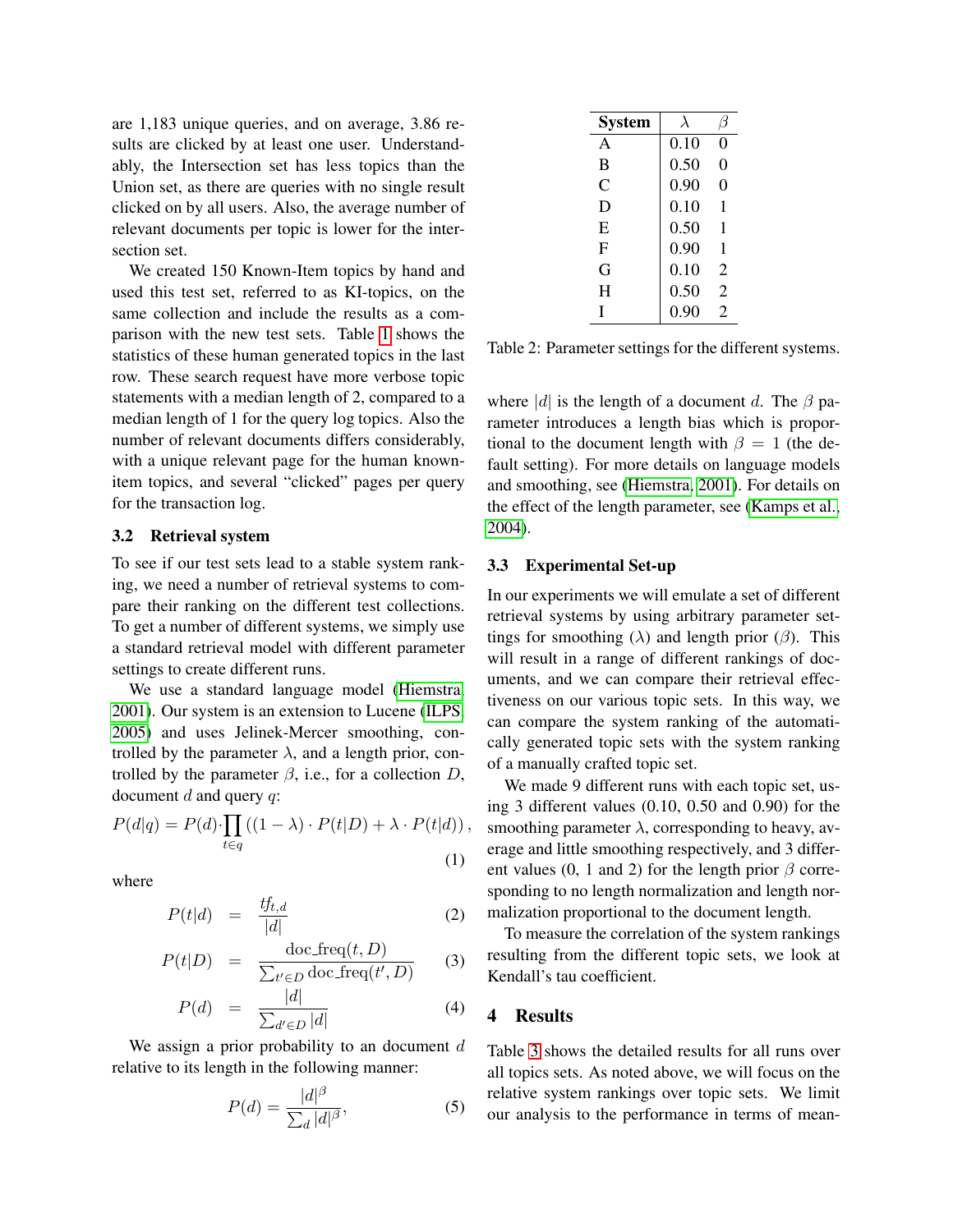| <b>Topics</b>                            | # Topics | <b>MRR</b> | Success@10 |
|------------------------------------------|----------|------------|------------|
| Raw topics $\beta = 0, \lambda = 0.10$   | 7,527    | 0.5974     | 0.8023     |
| Raw topics $\beta = 0, \lambda = 0.50$   | 7,527    | 0.5970     | 0.8030     |
| Raw topics $\beta = 0, \lambda = 0.90$   | 7,527    | 0.5970     | 0.8031     |
| Raw topics $\beta = 1, \lambda = 0.10$   | 7,527    | 0.5673     | 0.7506     |
| Raw topics $\beta = 1, \lambda = 0.50$   | 7,527    | 0.5765     | 0.7574     |
| Raw topics $\beta = 1, \lambda = 0.90$   | 7,527    | 0.5767     | 0.7574     |
| Raw topics $\beta = 2, \lambda = 0.10$   | 7,527    | 0.5531     | 0.7427     |
| Raw topics $\beta = 2, \lambda = 0.50$   | 7,527    | 0.5618     | 0.7468     |
| Raw topics $\beta = 2, \lambda = 0.90$   | 7,527    | 0.5644     | 0.7474     |
| Union $\beta = 0, \lambda = 0.10$        | 1,183    | 0.6908     | 0.8191     |
| Union $\beta = 0, \lambda = 0.50$        | 1,183    | 0.6925     | 0.8233     |
| Union $\beta = 0, \lambda = 0.90$        | 1,183    | 0.6927     | 0.8233     |
| Union $\beta = 1, \lambda = 0.10$        | 1,183    | 0.6622     | 0.7887     |
| Union $\beta = 1, \lambda = 0.50$        | 1,183    | 0.6772     | 0.8005     |
| Union $\beta = 1, \lambda = 0.90$        | 1,183    | 0.6782     | 0.8005     |
| Union $\beta = 2, \lambda = 0.10$        | 1,183    | 0.6216     | 0.7566     |
| Union $\beta = 2, \lambda = 0.50$        | 1,183    | 0.6477     | 0.7828     |
| Union $\beta = 2, \lambda = 0.90$        | 1,183    | 0.6515     | 0.7870     |
| Intersection $\beta = 0, \lambda = 0.10$ | 974      | 0.6481     | 0.8008     |
| Intersection $\beta = 0, \lambda = 0.50$ | 974      | 0.6505     | 0.8049     |
| Intersection $\beta = 0, \lambda = 0.90$ | 974      | 0.6506     | 0.8049     |
| Intersection $\beta = 1, \lambda = 0.10$ | 974      | 0.6187     | 0.7690     |
| Intersection $\beta = 1, \lambda = 0.50$ | 974      | 0.6329     | 0.7793     |
| Intersection $\beta = 1, \lambda = 0.90$ | 974      | 0.6341     | 0.7793     |
| Intersection $\beta = 2, \lambda = 0.10$ | 974      | 0.5783     | 0.7310     |
| Intersection $\beta = 2, \lambda = 0.50$ | 974      | 0.6053     | 0.7618     |
| Intersection $\beta = 2, \lambda = 0.90$ | 974      | 0.6093     | 0.7659     |
| KI-topics $\beta = 0.0\lambda = 0.10$    | 150      | 0.5446     | 0.7067     |
| KI-topics $\beta = 0.0\lambda = 0.50$    | 150      | 0.5590     | 0.7267     |
| KI-topics $\beta = 0.0\lambda = 0.90$    | 150      | 0.5608     | 0.7200     |
| KI-topics $\beta = 1.0\lambda = 0.10$    | 150      | 0.5253     | 0.7067     |
| KI-topics $\beta = 1.0\lambda = 0.50$    | 150      | 0.5465     | 0.7200     |
| KI-topics $\beta = 1.0\lambda = 0.90$    | 150      | 0.5516     | 0.7200     |
| KI-topics $\beta = 2.0\lambda = 0.10$    | 150      | 0.4602     | 0.6667     |
| KI-topics $\beta = 2.0\lambda = 0.50$    | 150      | 0.5196     | 0.7133     |
| KI-topics $\beta = 2.0\lambda = 0.90$    | 150      | 0.5292     | 0.7133     |

<span id="page-5-0"></span>Table 3: Mean Reciprocal Rank and Success@10 for all topic sets on the web site objects.

| <b>Topic set</b> | <b>System ranking</b>                                                                                                                                                                                                                                                                                                                                                                                                                                    |  |  |
|------------------|----------------------------------------------------------------------------------------------------------------------------------------------------------------------------------------------------------------------------------------------------------------------------------------------------------------------------------------------------------------------------------------------------------------------------------------------------------|--|--|
|                  |                                                                                                                                                                                                                                                                                                                                                                                                                                                          |  |  |
|                  |                                                                                                                                                                                                                                                                                                                                                                                                                                                          |  |  |
|                  |                                                                                                                                                                                                                                                                                                                                                                                                                                                          |  |  |
|                  | $\begin{tabular}{ c c c c } \hline \textit{Raw} & $A \succ B \succeq C \succ F \succ E \succ D \succ I \succ H \succ G$ \\ \hline \textit{Union} & $C \succ B \succ A \succ F \succ E \succ D \succ I \succ H \succ G$ \\ \hline \textit{Intersection} & $C \succ B \succ A \succ F \succ E \succ D \succ I \succ H \succ G$ \\ \hline \textit{KI-topics} & $C \succ B \succ F \succ E \succ A \succ I \succ D \succ H \succ G$ \\ \hline \end{tabular}$ |  |  |

<span id="page-5-1"></span>Table 4: Systems rankings of the 4 topic sets.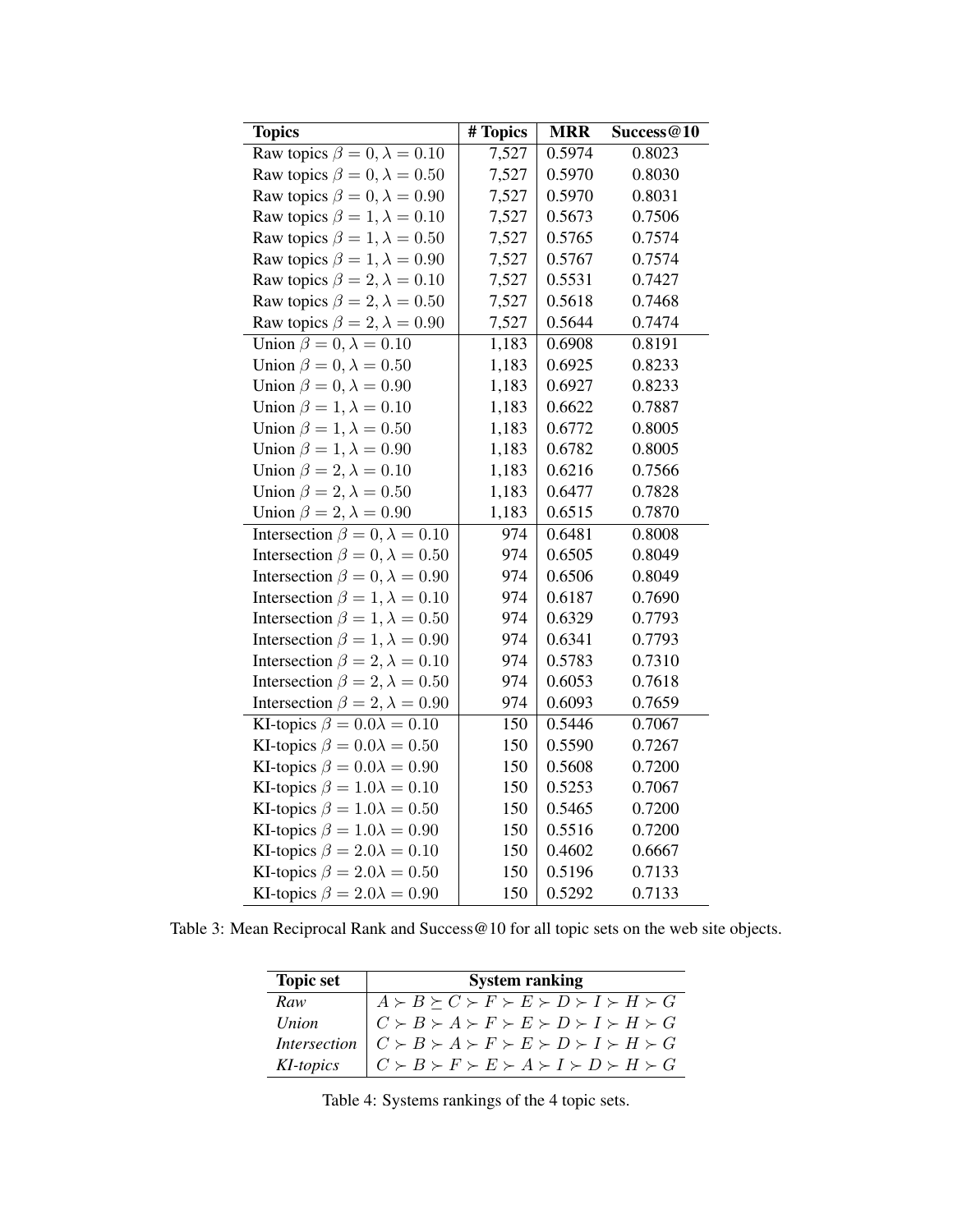|                     |      |      |      | KI-topics Raw Union Intersect. |
|---------------------|------|------|------|--------------------------------|
| KI-topics           | 1.00 |      |      |                                |
| Raw                 | 0.67 | 1.00 |      |                                |
| Union               | 0.83 | 0.83 | 1.00 |                                |
| <i>Intersection</i> | 0.83 | 0.83 | 1.00 | 1.00                           |

<span id="page-6-1"></span>Table 5: Rank correlation coefficients between the topic sets.

reciprocal rank (i.e., 1 over the rank at which the first relevant document is found). The rankings over the four different topic sets are given in Table [4](#page-5-1) (based on the labeling introduced in Table [2\)](#page-4-1).

The results show that ranking based on the Raw Topic set deviates slightly from ranking based on the Union and Intersection topic sets. The Union and Intersection topic sets result in exactly the same ranking. There is a clear grouping of systems with the same length prior. The systems without a length prior (A,B and C) outrank the systems with a length prior  $\beta = 1$  (D, E and F), which in turn outrank the systems with length prior  $\beta = 2$  (systems G, H and I). Within these groups, the system ranks correspond to the smoothing parameter settings. A higher  $\lambda$  value corresponds to a higher rank. The only deviation is observed in the ranking based on the Raw Topic set. Here, the lowest value for  $\lambda$  leads to the best performance for the systems with no length prior.

If we compare the three automatically generated topic sets to the manual known-item topic set, we see some more differences. For the manual topics, systems E and F, which have a unit length prior, outrank system A, which has no length prior. A possible explanation for this is that the higher  $\lambda$  of systems E and F help the longer queries of the manual topic set. In the other topic sets, most of the queries have only one term, so smoothing has very little influence. This same effect might explain why system I outranks system D.

If we look at the correlation coefficient (Table [5\)](#page-6-1), we see a positive correlation between all topic sets. As the Union and Intersection topic sets lead to the same system ranking, they have a correlation of 1. The system ranking of the Raw topic set shows the lowest correlation with the other topic sets, but the correlation with the manual topic set is still high, indicating that all the extraction methods lead to topic sets that have an ability to rank system similar to that of a manually constructed topic set. Of course, the number of known-item topics is much smaller than the other topic sets, but these initial results point out that the automatic generation of test collections from transaction logs makes sense.

### <span id="page-6-0"></span>5 Discussion and Conclusions

Cultural heritage, and other special domains, pose a particular problem for information retrieval: evaluation requires a dedicated test collection that takes the particular documents and information requests into account, but building such a test collection requires substantial human effort. We have investigated methods of generating a document retrieval test collection from a search engine's transaction log, based on submitted queries and user-click data. We tested our methods on a museum's search log file, and compared the quality of the generated test collections against a collection with manually generated and judged known-item topics.

Our main findings are the following. First, the test collection derived from a transaction log corresponds well to the actual search experience of real users. An important criterion of bench-marks is that they correspond well to the real-world phenomenon that they are supposed to measure. By basing the test collection directly on a large sample of real end-user interaction, with real information needs, we can ensure that the test collection reflects the information seeking behaviors of users well. This is of particular importance for domain-specific test collections, where results may be impacted by the particular type of information available, and the particular sorts of search requests that are likely to be issued.

Second, the ranking of systems based on the derived judgments corresponds well to the ranking based on the manual topics. We extracted three different sets of topics and corresponding pseudorelevance judgments from the transaction log. All three sets result in very similar system rankings, indicating that the results are robust against particular choices in the extraction phase. The system rankings are corresponding well to a ranking based on human generated known-item topics. Given the promising initial results, we are currently working on a more